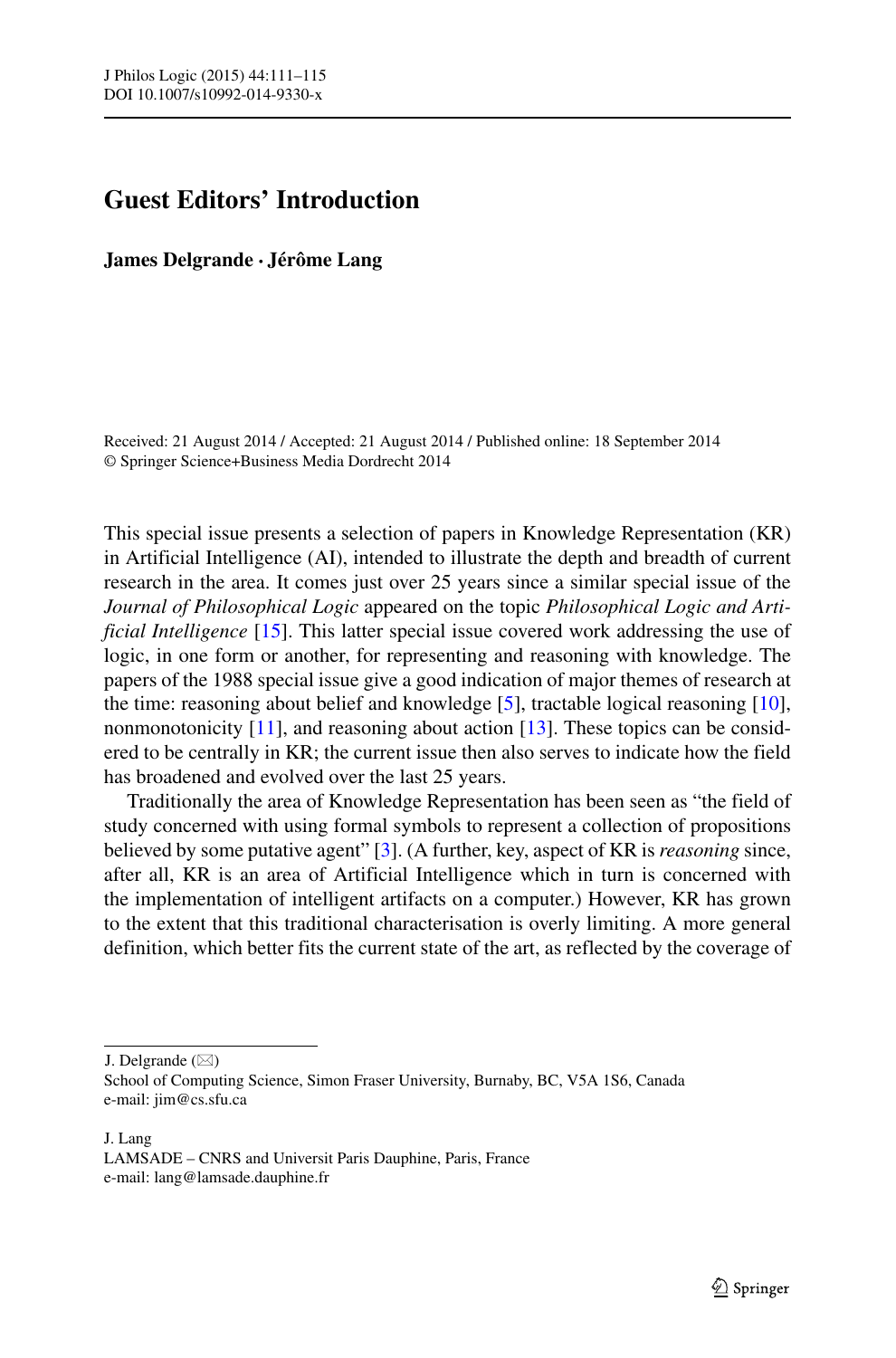the *Knowledge Representation and Reasoning* (KR) conferences, also considers the representation of the mental attitudes of an agent, including knowledge and belief, but also preferences and intentions. Hence KR is more appropriately seen as dealing with (symbolic, declarative) representations concerning the mental attitudes of an agent.

There are two questions regarding KR that we will review, first "*what is KR?*" and second (and of equal importance) "*why bother with KR?*". The traditional answer to both these questions is given by what has been called the *knowledge representation hypothesis* ([\[14\]](#page-4-6), page 2):

"Any mechanically embodied intelligent process will be comprised of structural ingredients that

- 1. we as external observers naturally take to represent a propositional account of the knowledge that the overall process exhibits, and
- 2. independent of such external semantical attribution, play a formal but causal and essential role in engendering the behaviour that manifests that knowledge."

That is, the KR hypothesis claims that any intelligent agent will contain a *declarative representation* of information or an agent's *knowledge base*, or more generally, a representation of an agent's *mental attitudes*, which bears a (semantic) relation to the domain in which the agent is located. Moreover, reasoning over these mental attitudes will play an essential, causal role in determining that agent's behaviour.

AI is broadly concerned with the design and implementation of agents that exhibit intelligence to some degree or another. What distinguishes KR is that the relevant knowledge is explicitly given in a declarative form in its knowledge base. This can be compared, say, with a neural network, where a network may be said to be knowledgeable; however in this case the knowledge is *implicit*, whereas in a KR-based approach it is *explicit*. It is an open question as to how much of AI is, or needs to be, knowledge-based. Some areas, such as planning, diagnosis, or commonsense reasoning, are strongly knowledge-based. Others, such as motor control, and low-level vision and speech understanding are largely not. And yet other approaches may be a combination: for example in a game-playing program, the function that evaluates a static board configuration may be strongly declarative, whereas the game-playing strategy may be implicitly encoded in move-generating procedures. However, while it is an open question as to how much of intelligent behaviour is (or needs to be) knowledge-based, what is clear is that much of AI involves the creation of systems which reason over an explicit body of knowledge.

In a related but distinct role, KR is also concerned with the formalisation and analysis of (real-world, often commonsense) phenomena of interest. In constructing an artificial agent, one needs to deal with a wide range of phenomena such as reasoning about the effects of actions, revising one's beliefs on learning new information, reasoning with typicality statements such as "birds fly", or reasoning about other agents' beliefs, preferences, or intentions. In such cases, a precise theory of such phenomena is required, and in such cases the appropriate tool, often by definition, is *logic*. "Logic" has to be understood here in a broad sense, as "formal methods allowing one to perform inferences". So, on the one hand, logical theories have been proposed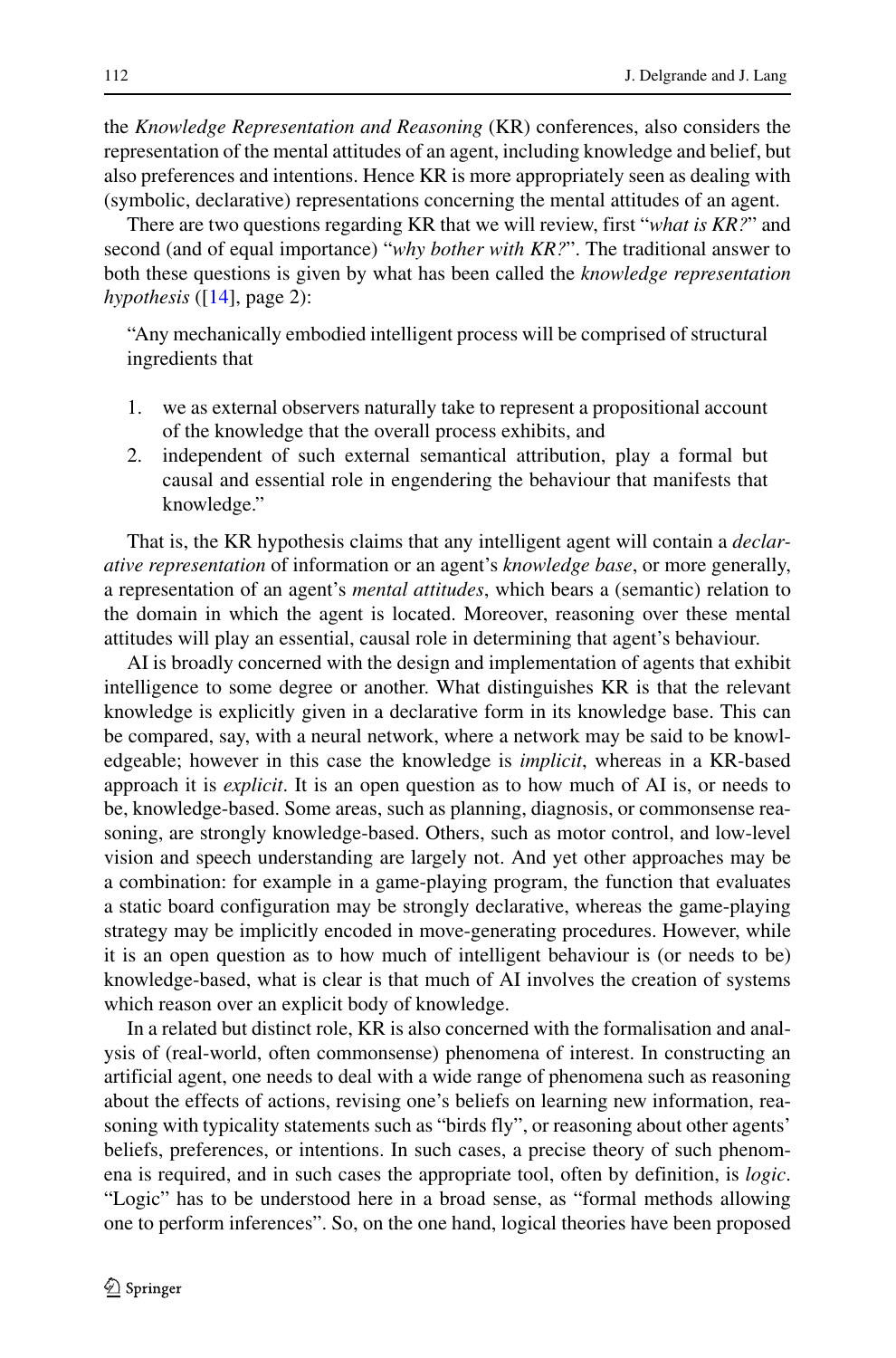in areas such as reasoning about action, reasoning about knowledge, nonmonotonic reasoning, and numerous others. On the other hand,formalisms such as Bayesian networks, conditional preference networks, or constraint satisfaction problems, which belong equally in KR, are perhaps not logics in the narrow sense of the word, but they all comprise a formal language in which declarative knowledge can be expressed in a compact way, a semantics, and they allow one to perform inferences.

KR has been a distinct subarea of AI for roughly 35 years. If one wanted to specify a year, 1980 would be a good candidate: In 1980, a special issue of the *Artificial Intelligence Journal* [\[2\]](#page-4-7) introduced several of the major approaches to nonmonotonic reasoning; as well in that year, a special issue of the SIGACT Newsletter [\[4\]](#page-4-8) summarised research in KR to that point. By 1989 the field had matured to the extent that the first *International Conference on the Principles of Knowledge Representation and Reasoning* was held in Toronto; this conference remains the central specialised forum for research in the area. More recently, the *Handbook of Knowledge Representation* [\[16\]](#page-4-9) provides a both broad and in-depth compendium and summary of research in the area.

This special issue then cannot hope to be comprehensive. Rather, our goal is to illustrate how the field has grown and evolved by presenting a selection of papers from diverse areas in KR. To this end, and to ensure breadth and representation of different areas, we invited submissions from distinguished researchers for this special issue, five of which appear here. Apart from being invited, all papers were handled as regular submissions: Each paper submitted for this collection was reviewed by three referees, each of whom was an expert on the topic of the paper; several papers were substantially revised in response to the comments made by the reviewers.

In the first paper in this collection, Franz Baader, Stefan Borgwardt, and Rafael Peñaloza examine decidability issues in combing fuzzy logic with the description logic *ALC*. The area of *description logic* [\[1\]](#page-4-10) addresses, roughly, the structure of concepts in terms of relations including subsumption and role relations; it has grown very significantly over the last two decades, becoming one of the major areas of research in KR. Similarly fuzzy logic has found application in dealing with imprecise and vague concepts. In this paper, the authors consider a central description logic, namely  $ALC$ , and how it may be combined with fuzzy logic, parameterized by an arbitrary continuous triangular norm. They present a tableau algorithm for the basic combination but also show that in the presence of so-called general inclusion axioms the algorithm does not yield a decision procedure for consistency, and in fact show that, at least for the choice of the product t-norm, the problem becomes undecidable.

In the second paper, Jianmin Ji and Fangzhen Lin present what they call *position systems* for reasoning in dynamic domains. Historically there has been extensive research in reasoning about action; however most such work has focussed on the effects of actions, that is, on specifying a transition function, while constraints on the set of legal states of the world are only implicitly defined. In the present paper, the focus is on specifying the space of legal states in a transition system framework. In so doing, various planning domains are considered as examples.

For the third paper, we are very fortunate to have a contribution from Vladimir Lifschitz, who was also a contributor to the 1988 special issue. His paper "The Dramatic True Story of the Frame Default" is an expository article that takes as its point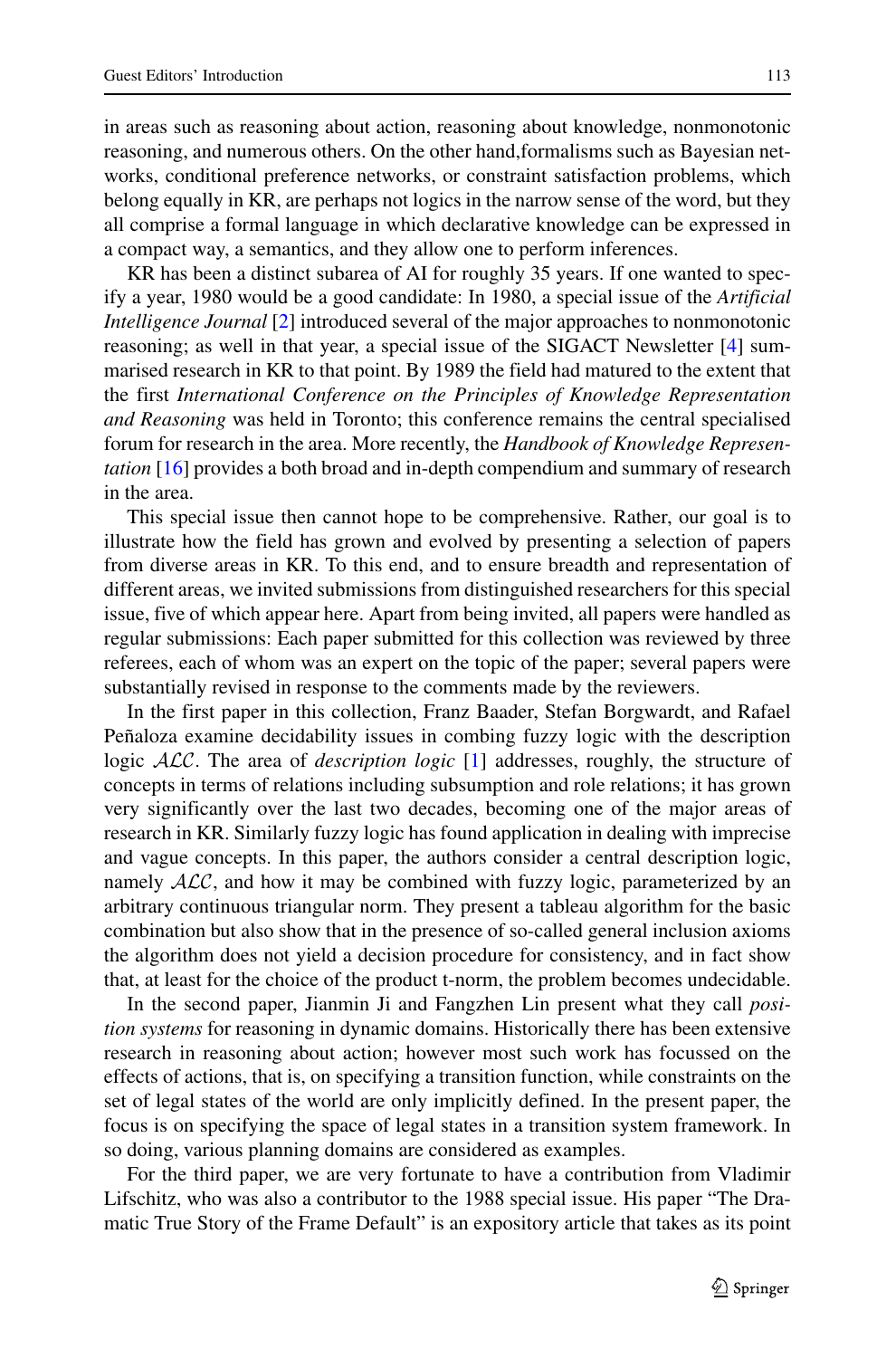of departure the solution to the frame problem proposed by Raymond Reiter in [\[12\]](#page-4-11). The frame problem is the problem of how to compactly and in a principled fashion state, after the execution of an action, what conditions are unaffected by the action. Reiter's solution involved expressing this condition in Default Logic. In his article, Lifschitz uses this idea to trace the evolution and development of several key notions in KR, including *abnormality minimization*, *explanation closure*, *negation as failure*, and culminating with one of the major success stories of KR, the *answer set programming* approach.

The paper by Matthias Westphal, Stefan Wölfl, Bernhard Nebel, and Jochen Renz deals with *qualitative reasoning* [\[6\]](#page-4-12), in particular qualitative route descriptions. In their approach, agent models interpreting such descriptions are formalised using propositional dynamic logic. The authors discuss how information contained in map-like data can be used to obtain an agent-oriented qualitative representation. As well, they address issues of ambiguities in route descriptions, in which there are several alternatives to the agents processing them. Different types of agents are distinguished, are formalized using propositional dynamic logic, and their computational complexity analyzed.

Last, Dongmo Zhang and Michael Thielscher develop and analyse a formal language for representing and reasoning about game strategies. This is carried out within an extension to GDL, the *Game Description Language* [\[8\]](#page-4-13), a language for encoding rules of arbitrary games that can then be interpreted by general game-playing systems. They give extensions to GDL to allow the description of strategies, where a strategy is understood as a set of move recommendations. Implementations are given in terms of the *situation calculus* [\[9\]](#page-4-14), a first-order theory for describing actions and their effects, and *answer set programming* [\[7\]](#page-4-15).

The papers in this collection involve a wide range of areas in KR, including description logic, plausible reasoning, reasoning about action, nonmonotonic reasoning, qualitative reasoning, and reasoning in multi-agent environments. Notably, in 1988, at the time of the earlier special issue, all of these areas were either in their infancy, or else have evolved radically and in unpredictable directions. Noteworthy too is the fact that, whereas work in 1988 was confined largely to theoretical development and analysis, KR has matured to the extent that in several areas it is now being practically applied, and realistic implementations are being used to test and evaluate the underlying logical theories.

To conclude, we would like to thank the authors for their contributions, and we thank the reviewers for their excellent work. We would also like to thank Hans van Ditmarsch and the other editors of the Journal of Philosophical Logic for their encouragement and support for this project.

> James Delgrande Jérôme Lang